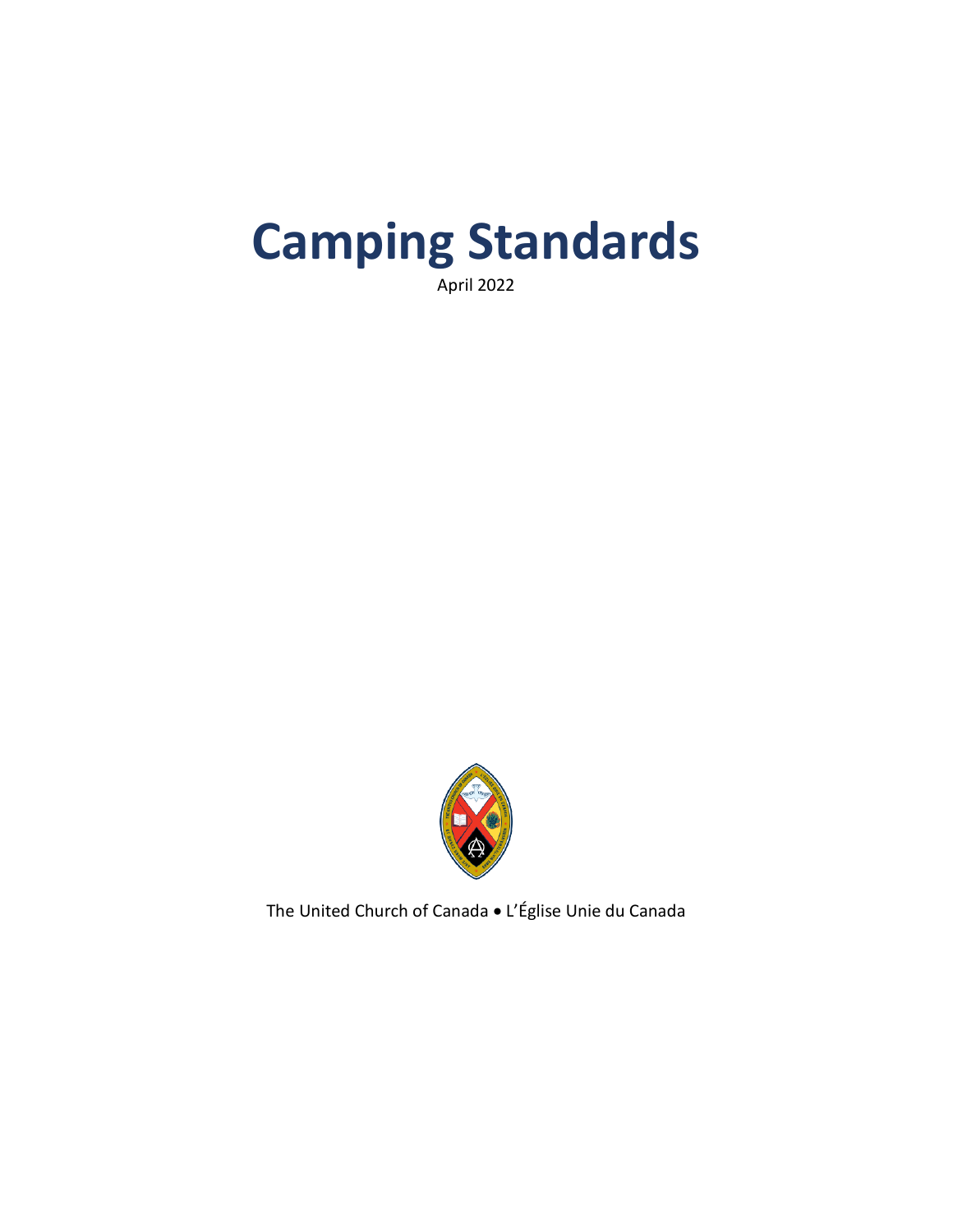Camping Standards (April 2022)



Copyright © 2022 The United Church of Canada L'Église Unie du Canada



The content of this resource is licensed under the Creative Commons Attribution Non-commercial No Derivatives (by-nc-nd) Licence. To view a copy of this licence, visit [http://creativecommons.org/licenses/by-nc-](http://creativecommons.org/licenses/by-nc-nd/2.5/ca)

[nd/2.5/ca.](http://creativecommons.org/licenses/by-nc-nd/2.5/ca) Any copy must include the United Church copyright notice and the Creative Commons licence.

Care has been taken to trace ownership of copyright material contained in this text. The publisher will gratefully accept any information that will enable it to rectify any reference or credit in subsequent printings.

The United Church of Canada L'Église Unie du Canada Toronto, ON Canada M8X 2Y4 1-800-268-3781 [united-church.ca](https://united-church.ca/)

#### **MISSION&SERVICE**

3250 Bloor St. West, Suite 200 Supported by Mission & Service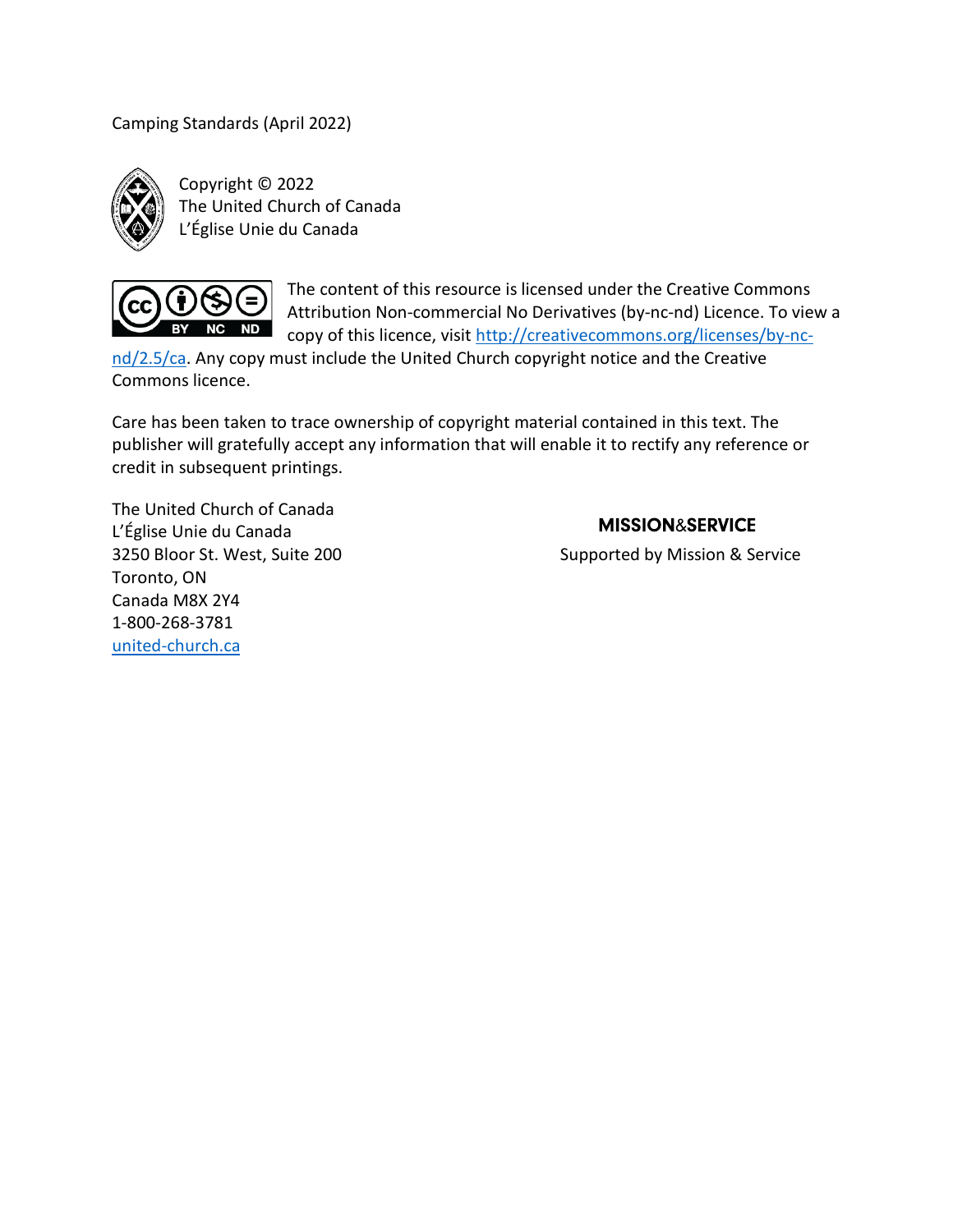# **Contents**

| C. |                                                                               |  |  |
|----|-------------------------------------------------------------------------------|--|--|
|    |                                                                               |  |  |
|    |                                                                               |  |  |
|    |                                                                               |  |  |
|    | G. Leadership Standards for Off-Site Activities and Adventure Camping 10      |  |  |
|    |                                                                               |  |  |
|    |                                                                               |  |  |
|    |                                                                               |  |  |
|    | Appendix B: United Church of Canada Annual Camp Standards Compliance Form  18 |  |  |
|    |                                                                               |  |  |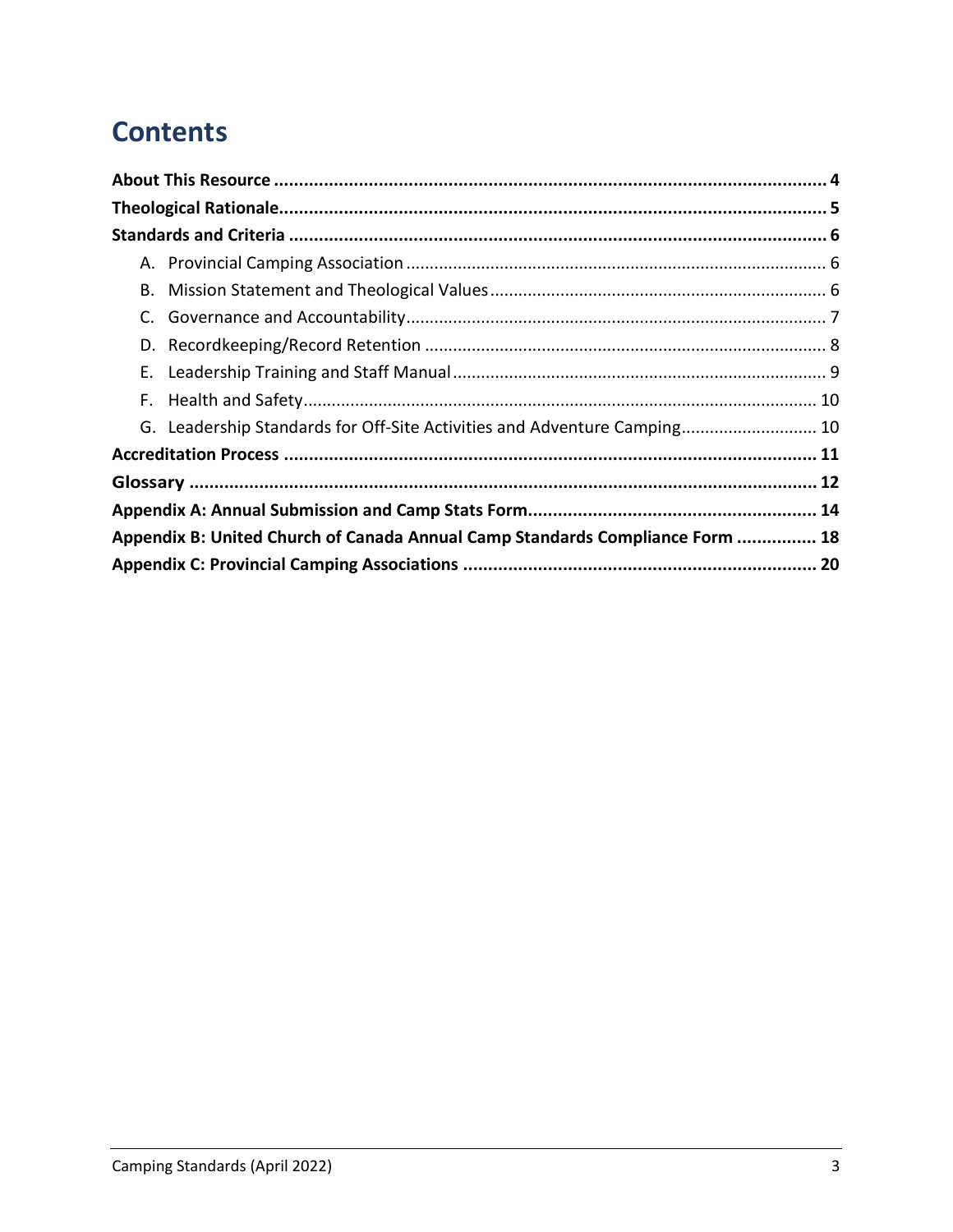# <span id="page-3-0"></span>**About This Resource**

In 2021, a group of five members representing camps, regional councils, and camp accreditors came together to review the existing United Church camping standards and process. The last review and revision of the standards had been in 2014. A trial of virtual visits was implemented in 2018 but did not result in a positive outcome.

Since the start of the accreditation program in 2004, camps have identified the issue of duplication between the provincial camping standards and the United Church standards. Preparing for accreditation visits and the actual visits took time and resources. And the question continually asked was "Why do we need to do both?"

In 2019, with the United Church restructuring, presbyteries were lost. Many camps felt disconnected from the larger church. They no longer had a place to connect directly with congregations (formerly at presbytery meetings), and their connection with the regional council was yet to be defined.

Both of these factors were part of the discussions and contributed to these new standards. The existing United Church standards, the provincial standards, and the related processes were reviewed and compared extensively. The goal was to have a process that was meaningful for all parties, reduce duplication, and provide a mechanism that would renew and maintain relationships with the regional council. This manual is intended to meet these goals.

Camping Standards 2022 are now in effect. The first visits will occur in 2023.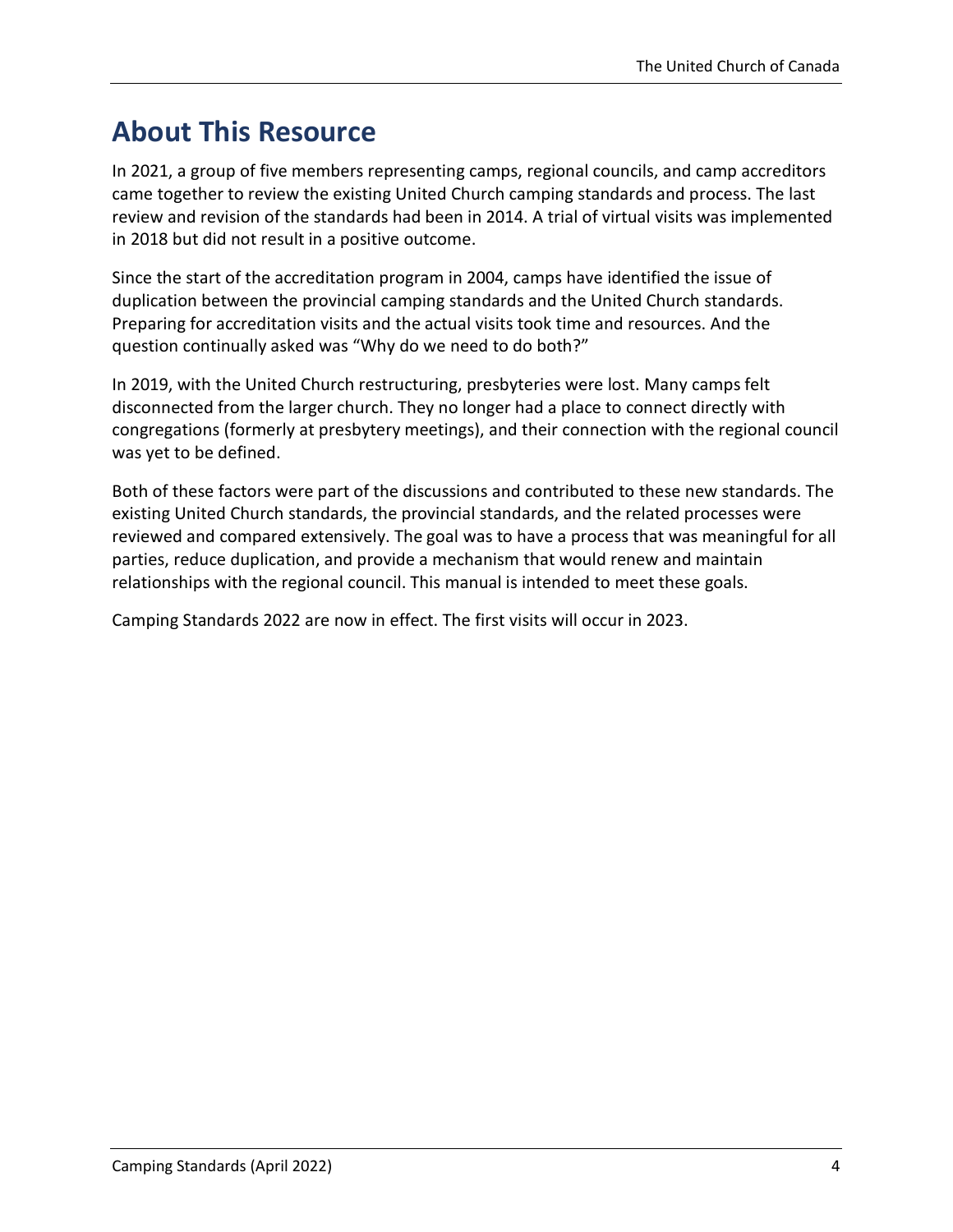# <span id="page-4-0"></span>**Theological Rationale**

We are not alone, we live in God's world.

The opening words from the United Church's New Creed remind us that God is present in the world and in our lives; God's activity and loving hand is made known to us through the beauty of creation and through the people around us. Church camping ministry is a unique way in which our church can share and celebrate God's presence in the world.

...to live with respect in Creation...

At camp, people of various ages and stages gather to share in Christian community. They eat together, cook and clean together, work and learn together, disagree and laugh together. They swim in lakes and seas, gather around fires, walk in woods, and gaze at stars. In the faces of those around them, in the stillness of quiet moments alone, and in the struggles and joys of community, people meet God.

...to love and serve others...

United Church camping is a ministry that touches the lives of thousands of children, teens, young adults, adults, and seniors every year. It is a ministry the church celebrates and supports. If camp is to be a place of ministry and meeting God, campers, volunteers, staff, and camp boards must feel nurtured, valued, and safe.

...to seek justice and resist evil...

The church is obligated to ensure that camp facilities meet reasonable and recognized safety standards, and that the staff is trained and able to care for campers responsibly and lovingly.

...to proclaim Jesus, crucified and risen, our judge and our hope.

The church is committed to offering quality Christian education programs, consistent with United Church culture and tradition. Camps provide an environment of safety, love, respect, and community, where Christ's loving presence can be celebrated and shared.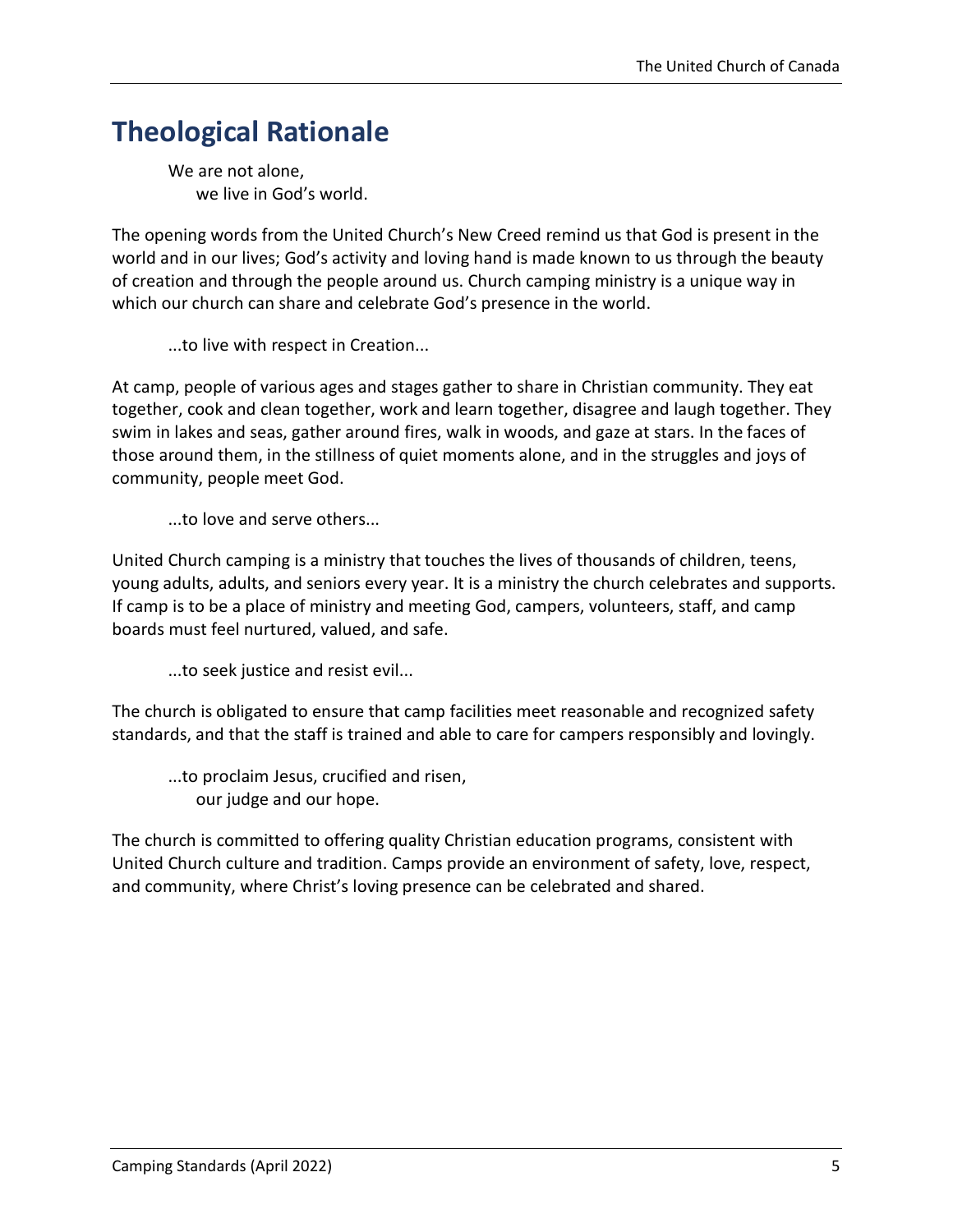# <span id="page-5-0"></span>**Standards and Criteria**

All standards listed in this handbook are mandatory. The camp needs to meet all the standards to continue as a recognized United Church outdoor ministry.

In evaluating whether a standard has been met, visitor observation and discussion supplement the written documentation.

### <span id="page-5-1"></span>**A. Provincial Camping Association**

#### **Standards**

- 1. The camp is an accredited member of the provincial camping association.
- 2. Provincial accreditation: date and decision of last visit are recorded.

#### **How to Meet the Standards**

- 1. Indication that membership has been renewed annually
- 2. Copy of accreditation status from the provincial camping association

### <span id="page-5-2"></span>**B. Mission Statement and Theological Values**

#### **Standards**

- 1. The camp has a mission statement that is available to staff, volunteers, campers, and families in written form or publicly posted (property, website, brochures).
- 2. The mission statement is reviewed, at minimum, every three years as documented in board minutes.
- 3. The camp mission statement is included as part of staff training.
- 4. The faith foundation of the camp is clearly reflected in the promotion of the camp (printed materials, website, mission statement).
- 5. The camp includes a Christian education/faith formation program that reflects the theology, practices, and beliefs of The United Church of Canada.
- 6. Staff receive training reflecting the Christian education curriculum, including United Church theology, practices, and beliefs and how these are lived out at camp.
- 7. The board ensures that staff have access to people and resources to assist them in providing a Christian community at camp.
- 8. Opportunities exist for campers to talk about their faith/spirituality and experiences.

#### **How to Meet the Standards**

- 1. Copy of the mission statement, link on website
- 2. Date of board minutes
- 3. Review of agenda
- 4. Review of brochures, website
- 5. Discussion about the program, observation of delivery of program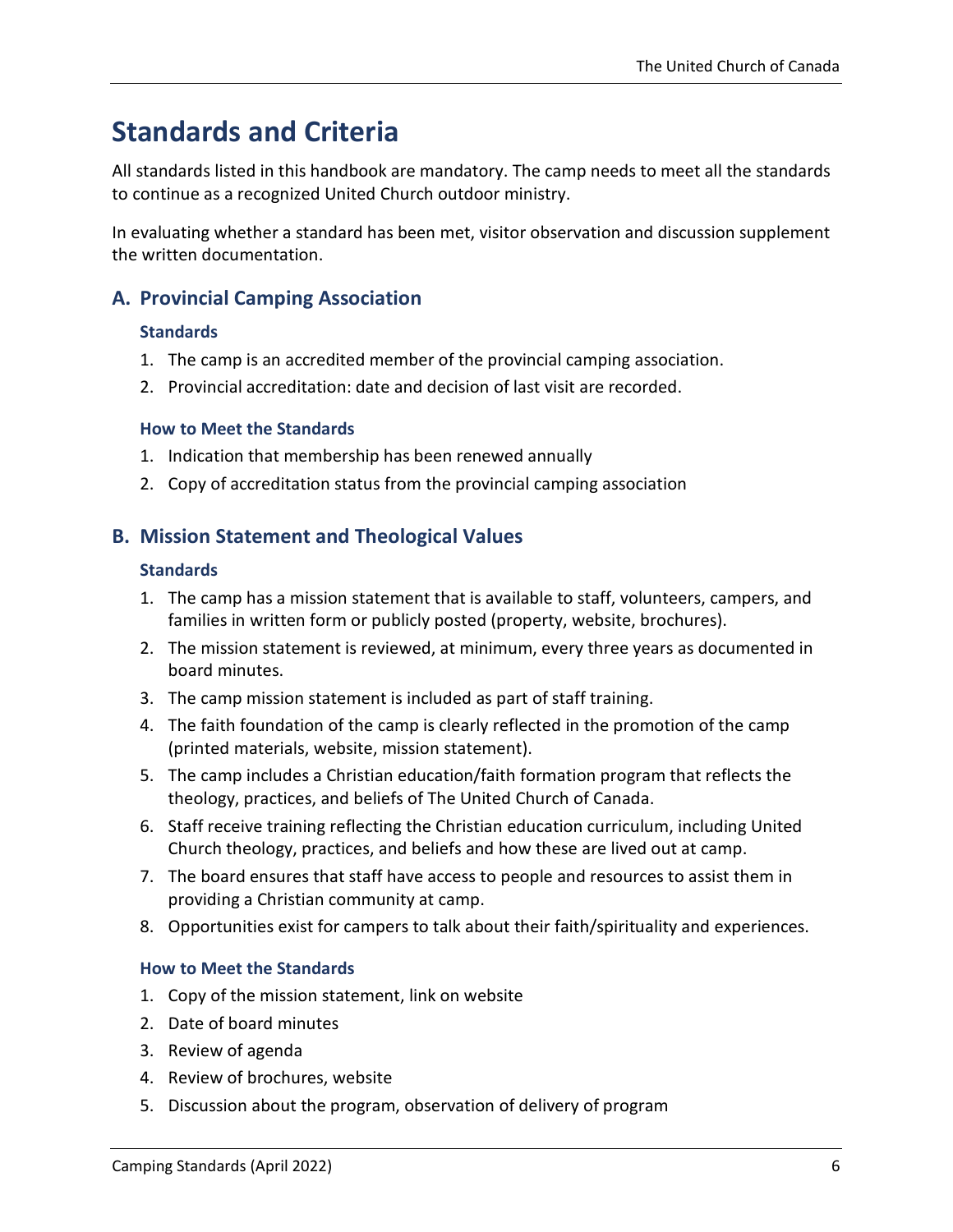- 6. Review agenda
- 7. Chaplain on site, board member
- 8. Observation of programs

### <span id="page-6-0"></span>**C. Governance and Accountability**

#### **Standards**

- 1. The camp has a governing body (board/council/committee) that is responsible for the administration and running of the camp and has a relationship with the regional council.
- 2. The board ensures that the camp has completed and submitted the annual reporting requirements to the regional council and the General Council.
- 3. The governing body ensures that the camp adheres to all relevant legislation at the municipal, provincial, and federal levels as they pertain to camp operations.
- 4. The board ensures that the camp adheres to all relevant legislation at the municipal, provincial, and federal levels for employment/labour and human rights.
- 5. The board ensures that the camp adheres to the health and safety procedures required by municipal/regional/provincial/territorial statutes and regulations for the jurisdiction in which the camp is situated, including all required testing, training, and licensing.
- 6. The board ensures that all required inspections are requested and completed each season before camp starts-i.e., public health, fire, water, challenge courses, equipment/playground.
- 7. The board ensures that the camp meets all camp staffing standards as required by the provincial camping association.
- 8. The camp has a policy in place to meet mandated legislation and that is comparable to The United Church of Canada Sexual Misconduct Prevention and Response Policy, adapted to the camp context, for investigating and taking appropriate follow-up action for complaints of sexual misconduct against lay staff and volunteers. Ministry personnel employed by the camp are accountable under The United Church of Canada Sexual Misconduct Prevention and Response Policy and Procedures.
- 9. The board has in place policies that meet mandated provincial legislation in relation to the following specific areas: workplace discrimination and harassment, accessibility/inclusion, privacy (including use of personal information collected), copyright. These policies are compatible with and meet or exceed related United Church policies.
- 10. The board has a policy for accessing staff, volunteer, and camp records that restricts access to those who need this information during camp and during the off-season. This includes but is not limited to camper/personnel (staff and volunteer) files, including medical history, medical/emergency first aid records, incident reports.
- 11. The board has a policy in place to address any issues related to staff reporting directly to them.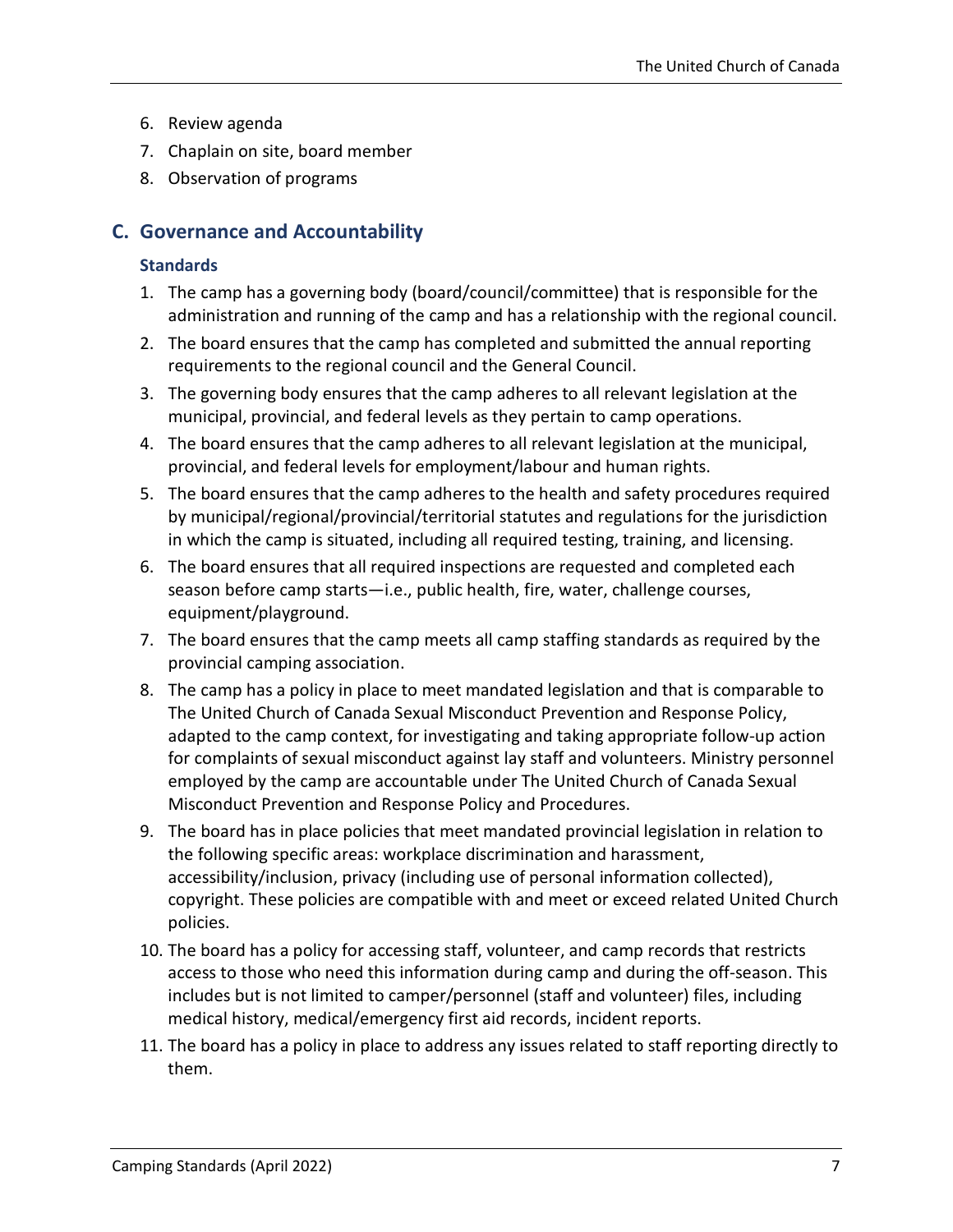12. The board regularly reviews all policies and revises them to reflect changes in legislation and camp practices. This should be reflected in board minutes.

#### **How to Meet the Standards**

- 1. Organization structure chart
- 2. Confirmation that the following have been received by the regional council: annual report, board membership, financial statements, insurance policy; received by the General Council Office: camp stats and annual compliance form
- 3. Policies, inspection/test results, licences to operate, including special programs such as ropes courses
- 4. Review of financial records to ensure that CPP, UI, and other mandated deductions have been made and submitted as required

Policies related to hiring, discipline, and termination practices.

- 5. Copies of licences, evidence of training certificates, evidence of test results
- 6. Copies of requests for inspections and results
- 7. Policies for recruitment, hiring, discipline, and termination; job descriptions (paid and volunteer positions); screening policy and evidence of completing; policy re: behaviour standards of staff/volunteers on and off property
- 8. Review of policy, looking for specific procedures for investigating and handling complaints
- 9. Actual copies of the policy and review in relation to United Church policies; consider: policy addresses how the use of personal information collected is communicated to relevant parties; signed consent form/release for the use of photos/videos or similar
- 10. Policy and demonstration/narrative regarding storage of camp records during camp, off season and historical
- 11. Policies related to handling staff-related issues; may include policies re: complaints about staff (from parents, other staff/volunteers), discipline
- 12. Review of board minutes, whether camp has a review schedule

### <span id="page-7-0"></span>**D. Recordkeeping/Record Retention**

#### **Standards**

- 1. The board ensures that the following records are kept for a minimum of seven years:
	- camper files
	- personnel files (staff and volunteer)
	- medical/emergency first-aid records, including medication dispensing records
	- incident reports
	- public health reports, including inspections, water test results (where applicable)
	- health and safety inspections, including maintenance requests/logs, fire inspection results and follow-up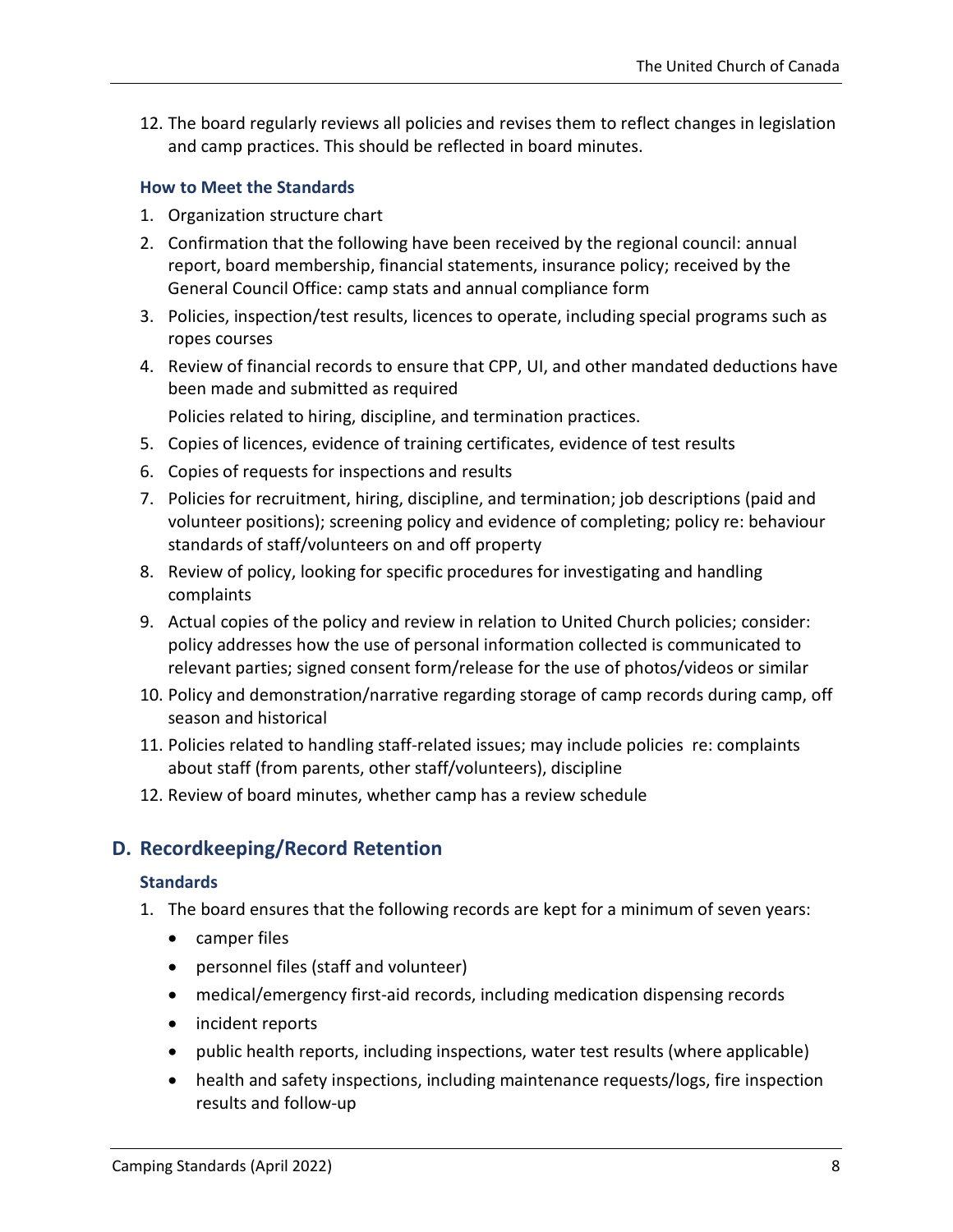- 2. The board ensures that all insurance policies, including expired policies, and records of insurance coverage are kept in perpetuity.
- 3. The board keeps records of its annual reports, including financial records, in perpetuity for archival purposes.

#### **How to Meet the Standards**

- 1. Record retention policy or schedule that outlines the requirements
- 2. Confirmation of how records are kept, where, and who has access: paper, electronic, backups
- 3. Copies of policies showing dates and coverage; may be hard or soft copies
- 4. Copies of reports, hard or soft copies

### <span id="page-8-0"></span>**E. Leadership Training and Staff Manual**

#### **Standards**

- 1. The camp holds pre-camp training sessions for camp staff that meet the provincial camping association requirements.
- 2. Camp directors participate in camp staff training.
- 3. All camp staff have received/have access to and have received training on
	- staff behavioural expectations
	- sexual harassment, sexual abuse, and child abuse policies, including the duty to report
	- appropriate camper discipline
	- staff responsibilities, including camp health policies
	- safety procedures
	- emergency procedures, including fire, waterfront/waterfront searches, land searches, evacuation, severe weather
	- program delivery standards, including any additional specialized training for specific populations at camp
- 4. Camp staff are required to sign an acknowledgement of having received and read the information noted above. One copy of this document is kept in each staff member's personnel file.

#### **How to Meet the Standards**

- 1. Evidence that pre-camp training sessions have occurred: agendas, attendance confirmations
- 2. Evidence that camp directors have participated in training sessions: agendas, attendance confirmations
- 3. Staff manual, training agenda
- 4. Sample acknowledgement form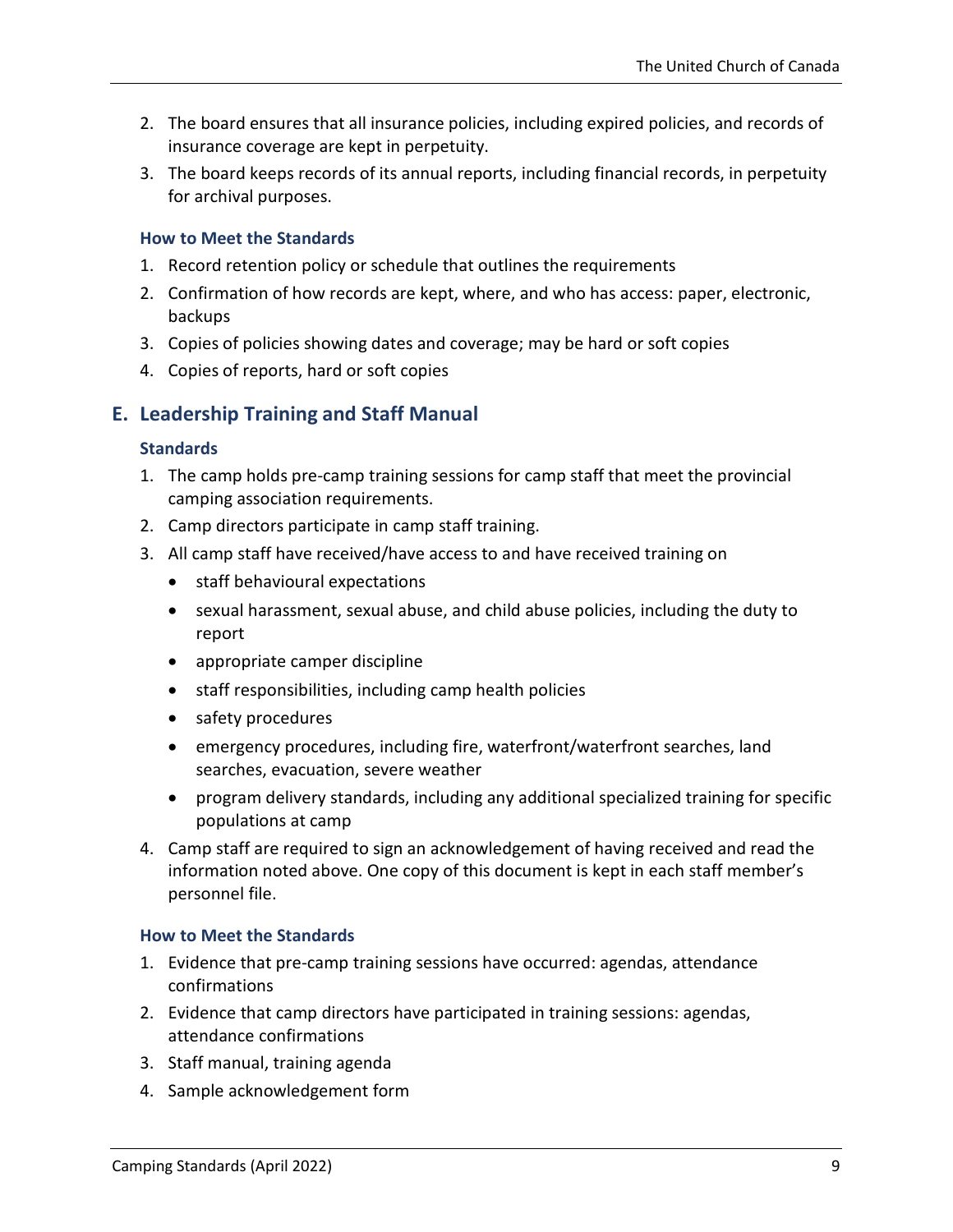### <span id="page-9-0"></span>**F. Health and Safety**

#### **Standards**

- 1. The camp health policies are reviewed annually and updated as required by the camp health personnel (i.e., camp nurse, first-aider, or board designate). The health policies are implemented by the camp health personnel.
- 2. A health plan is developed and implemented by the camp health personnel for any camper or staff member where the medical history deems it necessary.

#### **How to Meet the Standards**

- 1. Documentation in board or committee minutes
- 2. Discussion of how medical needs of campers/staff are addressed

### <span id="page-9-1"></span>**G. Leadership Standards for Off-Site Activities and Adventure Camping**

*Note: This applies only to camps that offer off-site or adventure camping activities.*

Refer to the [Glossary](#page-11-0) for definition of off-site adventure camping. This includes activities that occur on camp property but apart from regular camp activities.

#### **Standards**

- 1. Groups are under the supervision of at least two leaders, one of whom is an adult person as defined by the legislation of the jurisdiction in which the camp is situated.
- 2. Leadership that accompanies or supervises off-site or adventure camping reflects the gender diversity of the participants.

#### **How to Meet the Standards**

- 1. Review of policy and/or program description for off-site or adventure camping
- 2. Review of policy and/or program description for off-site or adventure camping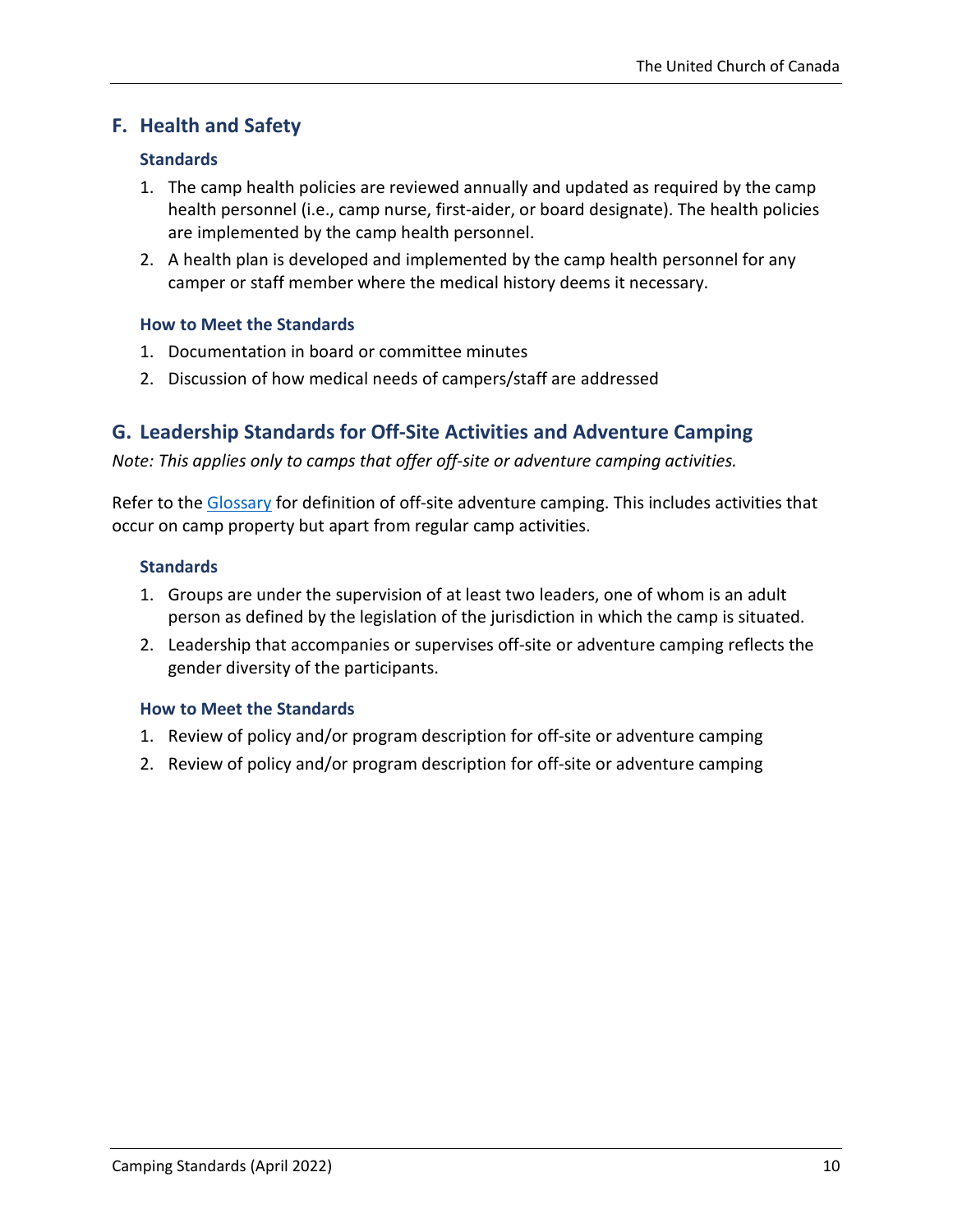## <span id="page-10-0"></span>**Accreditation Process**

One objective of this process is to ensure relationships continue to be fostered between the camps and the church at the regional level. As we move forward, the regional council and the General Council Office will work together to complete the accreditation process. The steps involved and those who will implement them are outlined in the process that follows.

- 1. The regional council identifies a person/team (to be determined by each region) who will visit camps within the region.
- 2. Training is provided to the visitors/team, facilitated by the Duty of Care Program Coordinator.
- 3. The Site Visit Tool includes columns for response (Yes/No) and a notes area for additional information that may be needed.
- 4. Visits are on a three-year schedule. A camp is visited once every three years unless there is some specific need for a visit to occur before the three years elapse.
- 5. The regional council is responsible for scheduling visits. The visit is to be conducted while camp is in session and at a mutually agreed upon time. Ideally, visit dates are established early in the spring to allow time for the camp to compile the required information.
- 6. The regional council provides the Duty of Care Program Coordinator with a list of camps to be visited each year and the dates of the visits.
- 7. The Duty of Care Program Coordinator confirms with the regional council the status of annual reporting information that has been received or is outstanding.
- 8. Once the on-site visit and site tool have been completed, a brief summary report is prepared and submitted to both the regional council and the General Council Office.
- 9. All information is reviewed by the Duty of Care Program Coordinator, who will decide whether the camp has met all the requirements or not.
- 10. If a camp fails to meet all the standards or has not submitted all the required annual reporting requirements, they will be given the opportunity to address any outstanding items, with a time limit, before the final decision is determined.
- 11. The failure of a camp to meet all the standards will result in further action being taken by the regional council. This may include conversations, a follow-up visit the following year, and other supportive steps. If the issue cannot be resolved, the potential final action would be loss of status as a United Church camp.

#### **Camps without a Provincial Association or Program**

A small number of camps are unable to participate in a provincial camping program. This may be due to the fact that a provincial association does not exist. Where a provincial association does exist, it may not have an accreditation program or the camp may not meet the requirements of the provincial association to be accredited. Under these circumstances, additional requirements will be added to the identified standards included in this manual. Camps affected will be contacted and provided with the additional standards.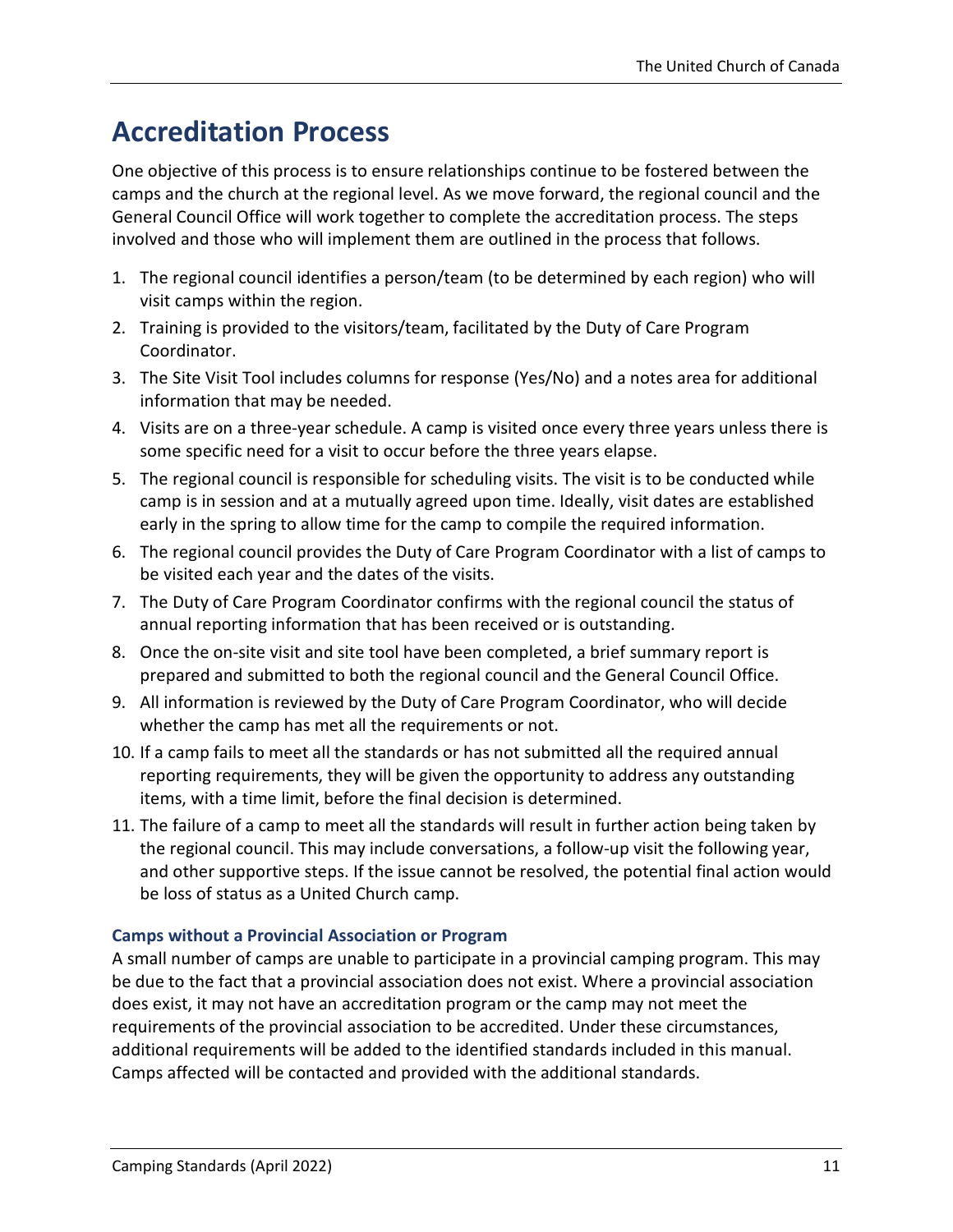# <span id="page-11-0"></span>**Glossary**

#### **adventure camping**

Activities in the countryside, forest, or mountains; on lakes, rivers, or the sea; in or through remote, isolated areas; and away from communities or established camps. Adventure camping may involve camping in tents, shelters, or in the open and travelling by foot, horseback, canoe, boat, skis, snowshoes, bicycles, and so on. Adventure camping may take place on or off camp property.

#### **camp board**

See governing body.

#### **camp director**

Adult on the camp property who has ultimate responsibility for summer camp programs and is responsible to the board of directors.

#### **camp staff**

Paid or unpaid people in the service of the camp who have ongoing responsibility for one or more aspects of camp life. Camp staff are accountable to the camp board through a supervisor named by the camp board. Camp staff sign a contract detailing the terms of their service to the camp. Camp staff positions include positions such as camp director, assistant director, counsellors, camp health personnel, waterfront staff, and program staff.

#### **child abuse**

Child abuse, in the context of these standards, means physical abuse and child sexual abuse, which includes sexual assault, sexual interference, invitation to touching, sexual exploitation, procurement, and indecent acts to a child as defined by law.

#### **faith formation**

A lifelong process of growing in faith and in relationship with God, self, one another, and creation. Faith formation can happen in many ways, including worship, prayer, community life, service, relationship, and study.

#### **governing body**

The body that provides guidance, direction, and oversight of the total camp operation. This body works with the various camp committees to ensure that all standards, policies, and regulations regarding camping (United Church policy, provincial legislation, and regulations and policies of provincial camping associations) are adhered to.

#### **incident report**

A report written immediately following any accident involving injury or where serious violation of safety policy has occurred. Camps should have a standardized form for recording details of such incidents.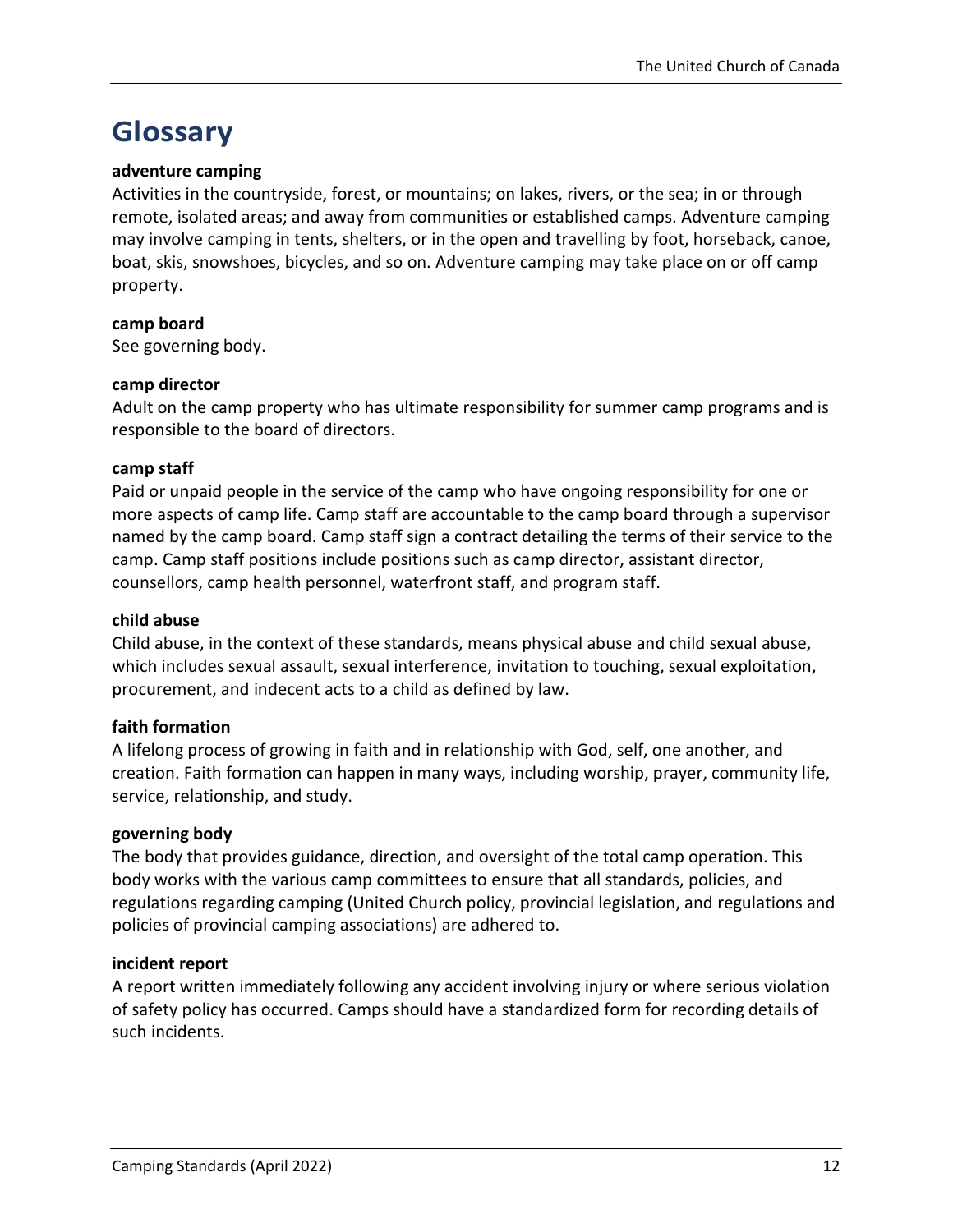#### **off-site**

Property not owned by the camp, such as Crown land, lakes or rivers, public roads, or private property.

#### **screening**

A process designed to help organizations create and maintain safe environments by identifying any positions that may create risk to vulnerable individuals and selecting individuals to fill those positions using criteria determined to reduce risks.

#### **sexual abuse**

Sexual abuse, in the context of these standards, includes sexual harassment, pastoral sexual misconduct, and sexual assault. Sexual abuse is demeaning, exploitive behaviour of a sexual nature ranging from jokes, to unwanted touching, to forced sexual activities and/or threats of such behaviour. Sexual assault, sexual harassment, and pastoral sexual misconduct are forms of sexual abuse that are often primarily acts of power by one individual over another.

#### **sexual harassment**

Any attempt to coerce an unwilling person into a sexual relationship, or to subject a person to unwanted sexual attention, or to punish a refusal to comply, or to reward compliance.

Sexual harassment may involve a wide range of behaviours, from verbal innuendo to overt demands to inappropriate contact of a sexual nature. It includes actions that contribute to an environment that is poisoned by persistent comments about sex, gender, appearance, marital status, or sexual orientation, and/or by the presence of pornographic materials.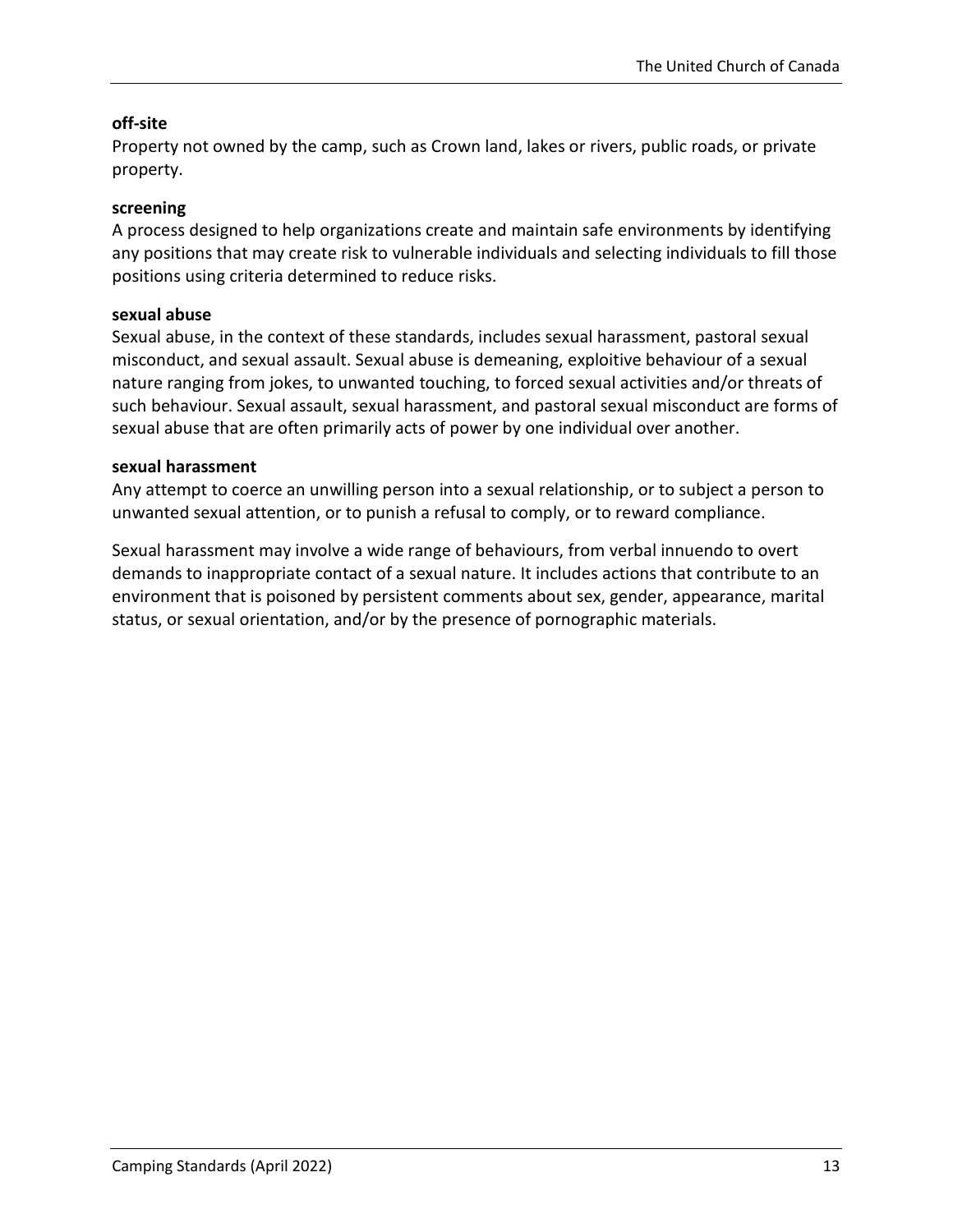# <span id="page-13-0"></span>**Appendix A: Annual Submission and Camp Stats Form**



### **Camping Standards: Annual Submission**

As part of the accreditation process, each camp is required to submit the following information annually to the General Council Office of The United Church of Canada in addition to the camp's supervising regional council:

- A. Annual Camp Standards Compliance Form
- B. camp stats
- C. current annual report
- D. current board member list
- E. financial statement
- F. insurance statement for upcoming camping season indicating type and levels of coverage

#### **Please submit electronically to:**

dutyofcare@united-church.ca

#### **Please submit hardcopies to:**

Duty of Care Staff The United Church of Canada 3250 Bloor St. West, Suite 200 Toronto, ON M8X 2Y4

#### **Explanations and Definitions**

- All information refers to the summer season with regard to camp sessions, numbers, staff, etc.
- Number of resource staff: refers to programming type staff.
- Number of support staff: refers to kitchen, maintenance, and office/administrative staff.
- Number of camp sessions: refers to the number of camps offered (an easy way is to count the number of different sessions advertised in your brochure).
- Online: refers to virtual camp programs.
- Camp in a box: refers to programs delivered to campers at their homes or other sites.
- Camp usage other: programs that may have been offered in an alternative setting, such as a congregational program.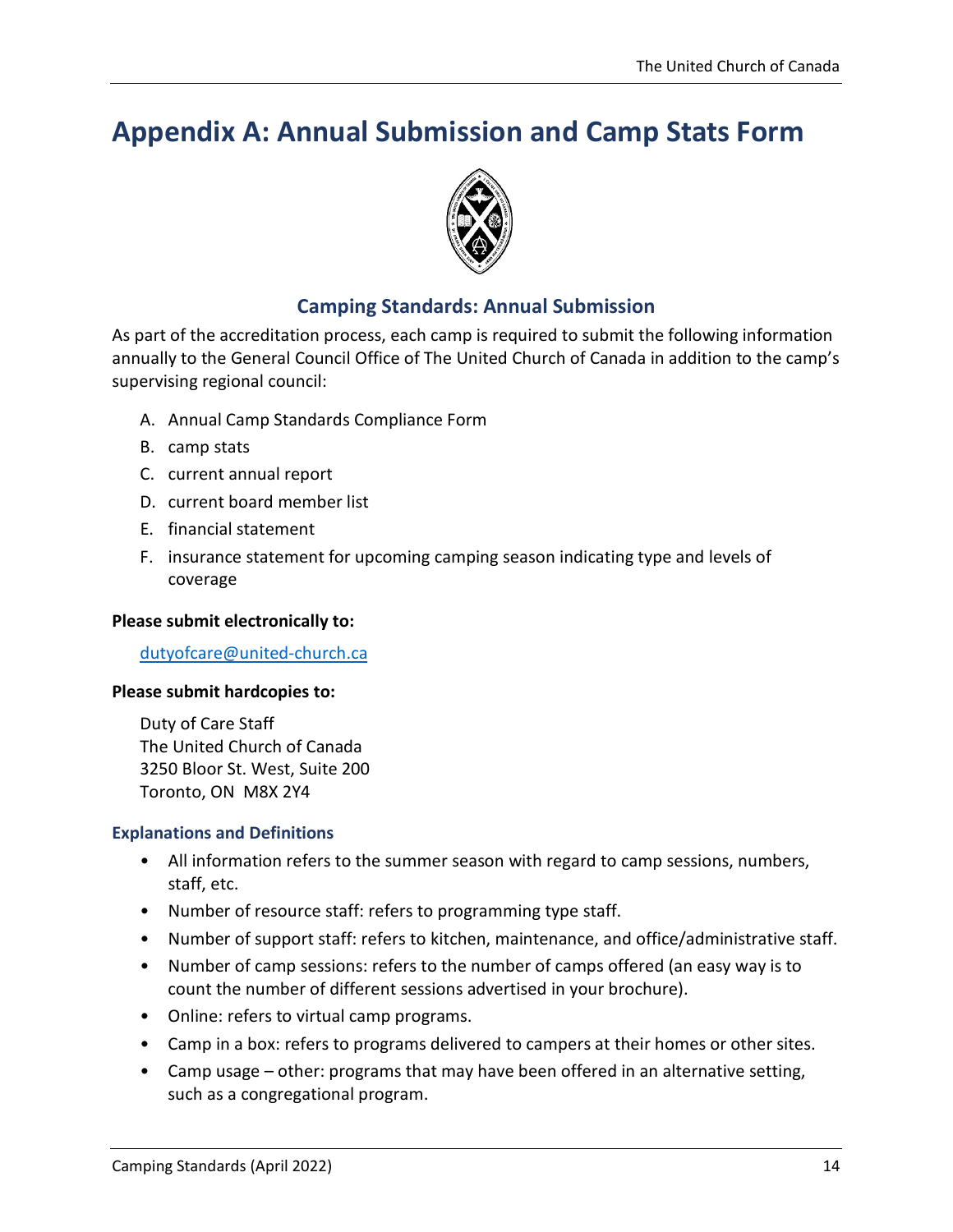- Avg. camp length (in days): look at your camp sessions and calculate the average number of days. For example, if you have 3 sessions that run 3 days, 7 sessions that run 5 days, and 4 sessions that run 10 days, the average is 6 days.
- Number of campers (season total): refers to the total number of campers who actually attended camp during the summer.
- Camp capacity (per season): refers to the number of campers the camp can accommodate.

Thank you!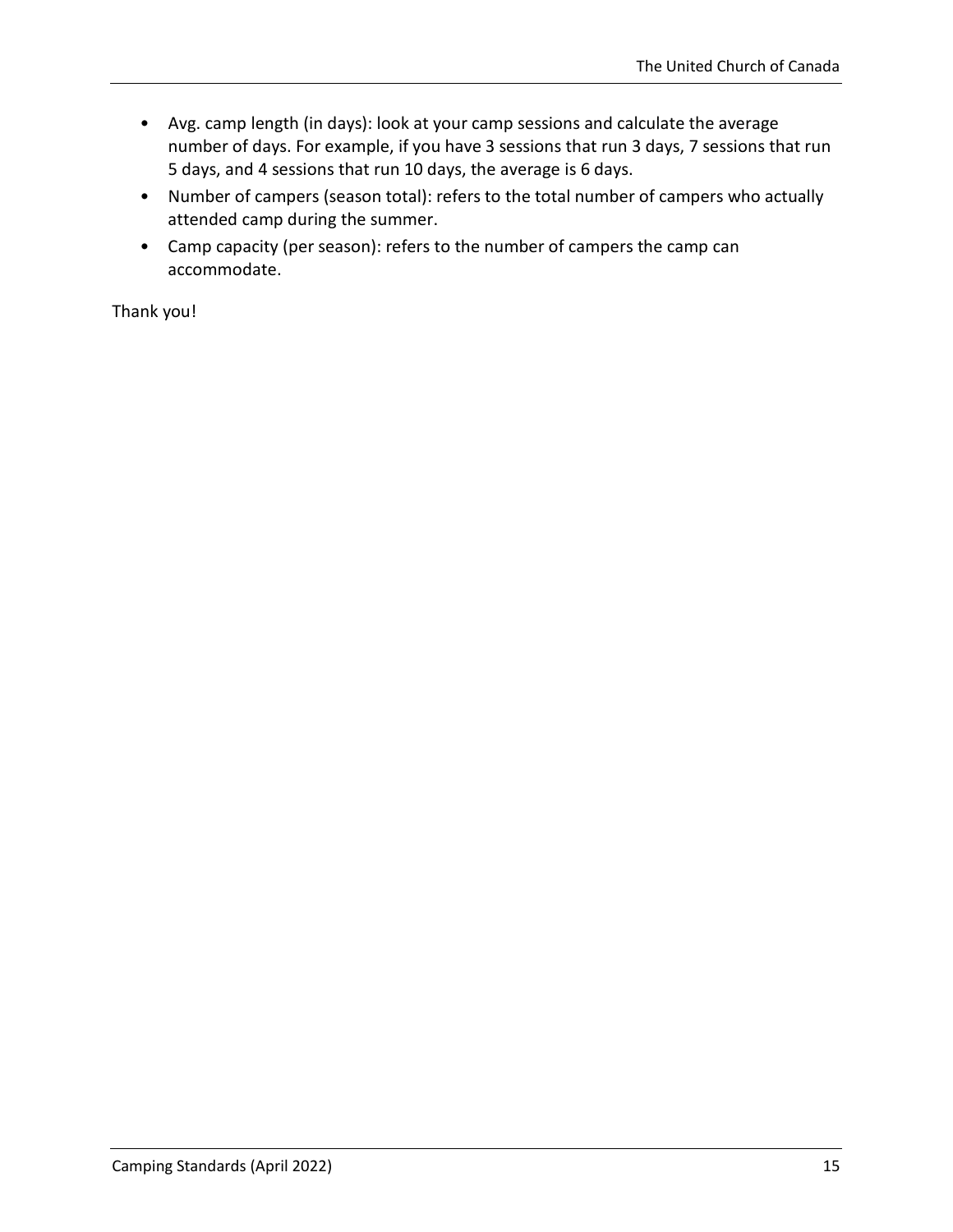### **Camp Stats**

Reporting Year: Camp Stats Year:

Camp Name:

Mailing Address:

| <b>Camp staff</b>           | <b>Volunteers</b><br>under 18 years | Paid under 18<br>years | <b>Volunteers over</b><br>18 years | Paid over 18<br>Years |
|-----------------------------|-------------------------------------|------------------------|------------------------------------|-----------------------|
| Number of<br>counsellors    |                                     |                        |                                    |                       |
| Number of<br>resource staff |                                     |                        |                                    |                       |
| Number of<br>support staff  |                                     |                        |                                    |                       |

| <b>Counsellors in</b><br>training | 14 years | 15 years | 16 years | Over 16 years |
|-----------------------------------|----------|----------|----------|---------------|
| Number of CITs                    |          |          |          |               |
|                                   |          |          |          |               |

| Camp usage                          | <b>Number</b><br><b>of</b><br>sessions | <b>Number</b><br>of days | Fees per<br>day | Capacity<br>per session | <b>Number of</b><br>campers<br>(season total) |
|-------------------------------------|----------------------------------------|--------------------------|-----------------|-------------------------|-----------------------------------------------|
| Camp sessions (traditional<br>camp) |                                        |                          |                 |                         |                                               |
| Online                              |                                        |                          |                 |                         |                                               |
| Camp in a box                       |                                        |                          |                 |                         |                                               |
| Other                               |                                        |                          |                 |                         |                                               |
| Other                               |                                        |                          |                 |                         |                                               |
|                                     |                                        |                          |                 |                         |                                               |

| <b>Facility use:</b> |  |
|----------------------|--|
|----------------------|--|

□ Summer □ Spring □ Fall □ Year-round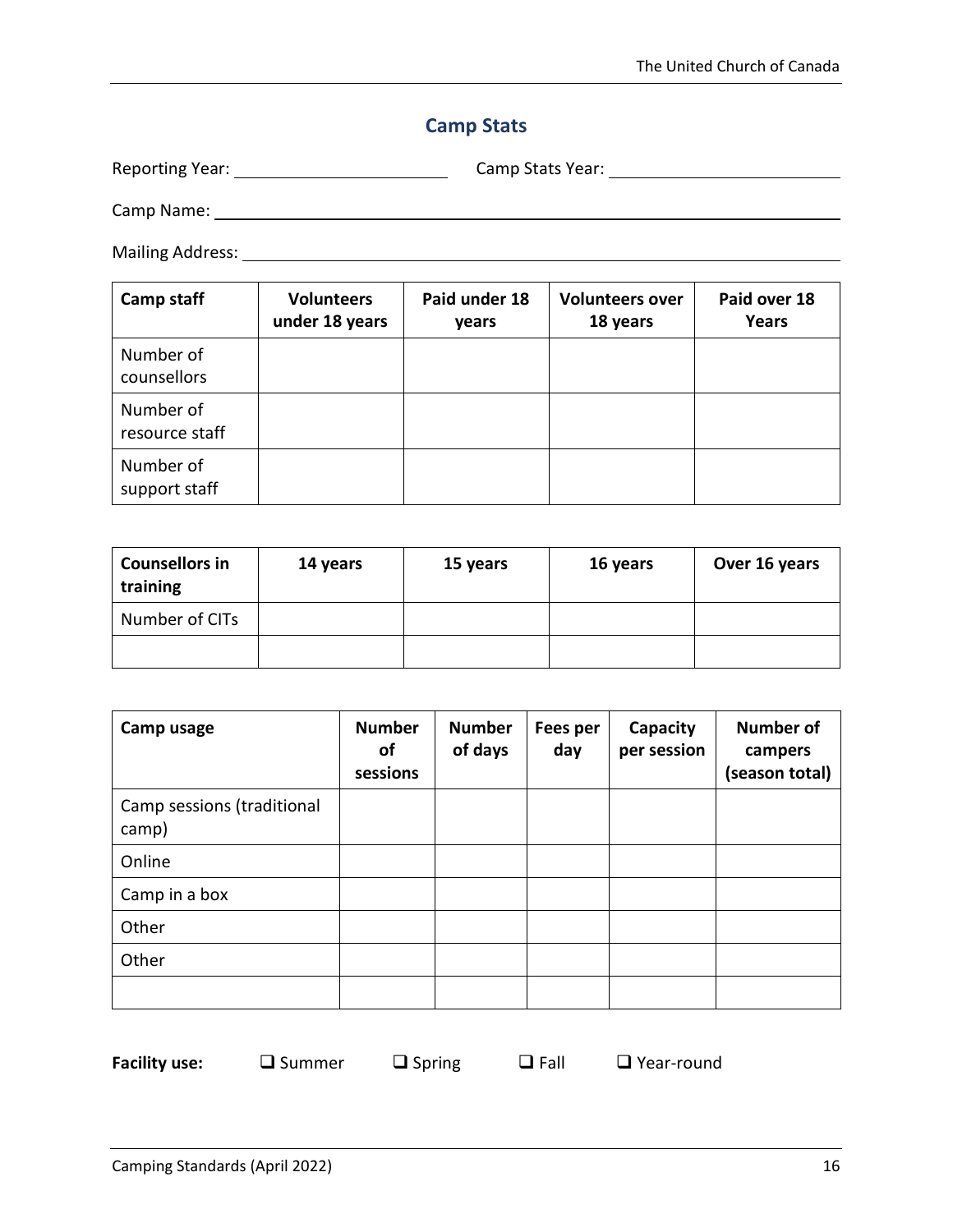| <b>Rental type</b> | <b>Number of</b><br>rentals | <b>Rental type</b> | <b>Number of</b><br>rentals |
|--------------------|-----------------------------|--------------------|-----------------------------|
| Congregations      |                             | Youth groups       |                             |
| Women's groups     |                             | Men's groups       |                             |
| Regional council   |                             | <b>Schools</b>     |                             |
| Community groups   |                             | Service clubs      |                             |
| Family gathering   |                             | Other              |                             |

Please specify "Other":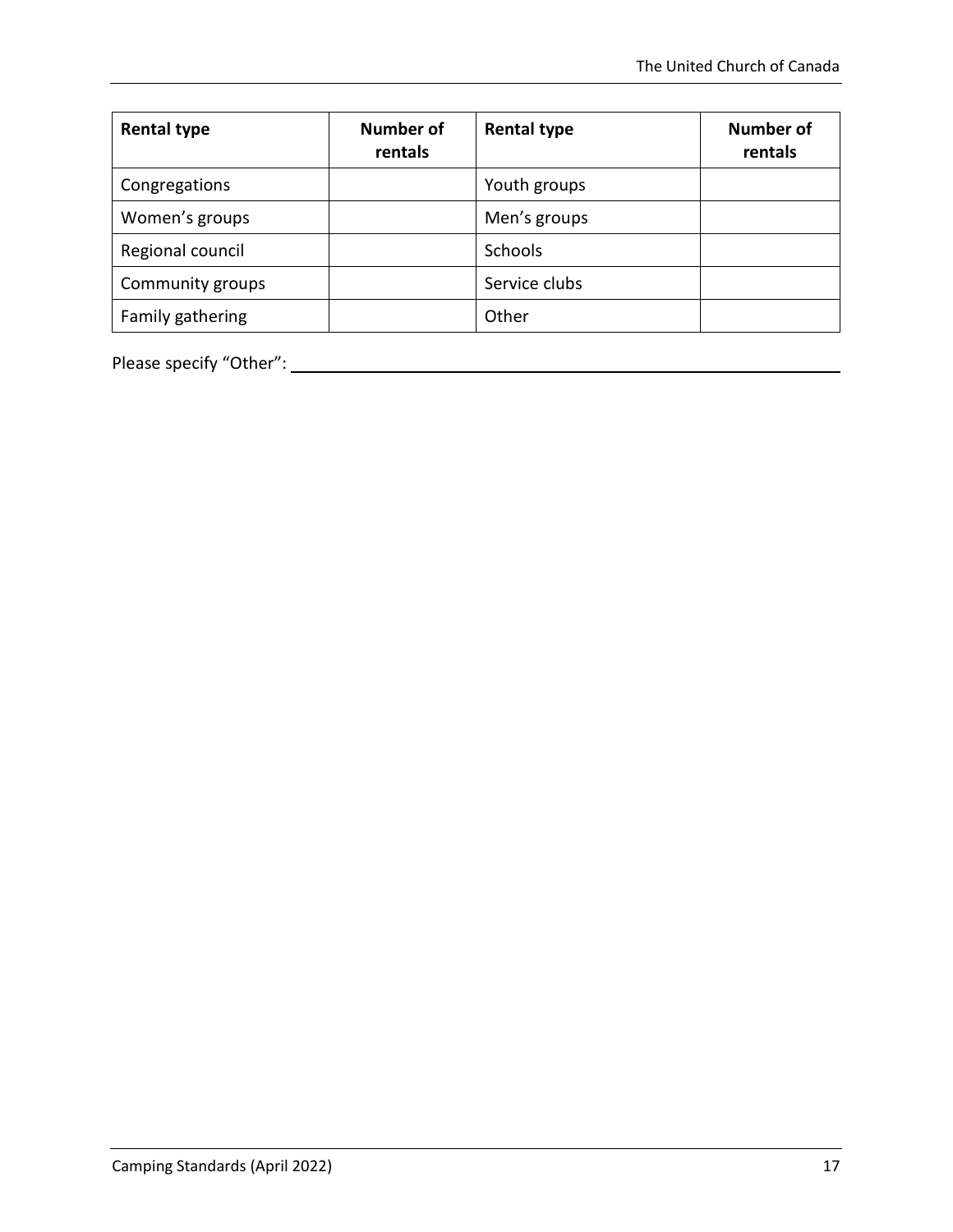# <span id="page-17-0"></span>**Appendix B: United Church of Canada Annual Camp Standards Compliance Form**

As a part of The United Church of Canada Camping network, the expectation is that every camp participates in the accreditation program for camps in addition to being a member (where possible) of the provincial camping association. Camps that participate and comply with the standards recognize the importance of creating a healthy and safe camping environment. By completing and signing this form, your camp demonstrates a recommitment to these principles.

Every camp is asked to review and complete this Annual Camp Standards Compliance Form. By signing the form, you are also demonstrating the camp's recommitment to adhere to the standards in its daily operations. The form is to be signed by at least one member of the board or governing body with responsibility for the camp operation.

Name of camp (as it will appear on the United Church website under [Find a Location\)](https://united-church.ca/search/locator/all?search_term=&ministry_type=01377424-44ef-e811-a974-000d3af42a5a):

| Legal name of camp (if different from above):                                    |
|----------------------------------------------------------------------------------|
| ,我们也不会有什么。""我们的人,我们也不会有什么?""我们的人,我们也不会有什么?""我们的人,我们也不会有什么?""我们的人,我们也不会有什么?""我们的人 |
| ,我们也不会有什么?""我们的人,我们也不会有什么?""我们的人,我们也不会有什么?""我们的人,我们也不会有什么?""我们的人,我们也不会有什么?""我们的人 |
|                                                                                  |
|                                                                                  |
|                                                                                  |
|                                                                                  |
| ,我们也不会有什么。""我们的人,我们也不会有什么?""我们的人,我们也不会有什么?""我们的人,我们也不会有什么?""我们的人,我们也不会有什么?""我们的人 |
|                                                                                  |
| Summer mailing address (if different from campsite address): ___________________ |
| ,我们也不会有什么。""我们的人,我们也不会有什么?""我们的人,我们也不会有什么?""我们的人,我们也不会有什么?""我们的人,我们也不会有什么?""我们的人 |
|                                                                                  |
|                                                                                  |
| We are a provincially accredited camp:<br>$\Box$ Yes<br>$\sqcup$ No              |
|                                                                                  |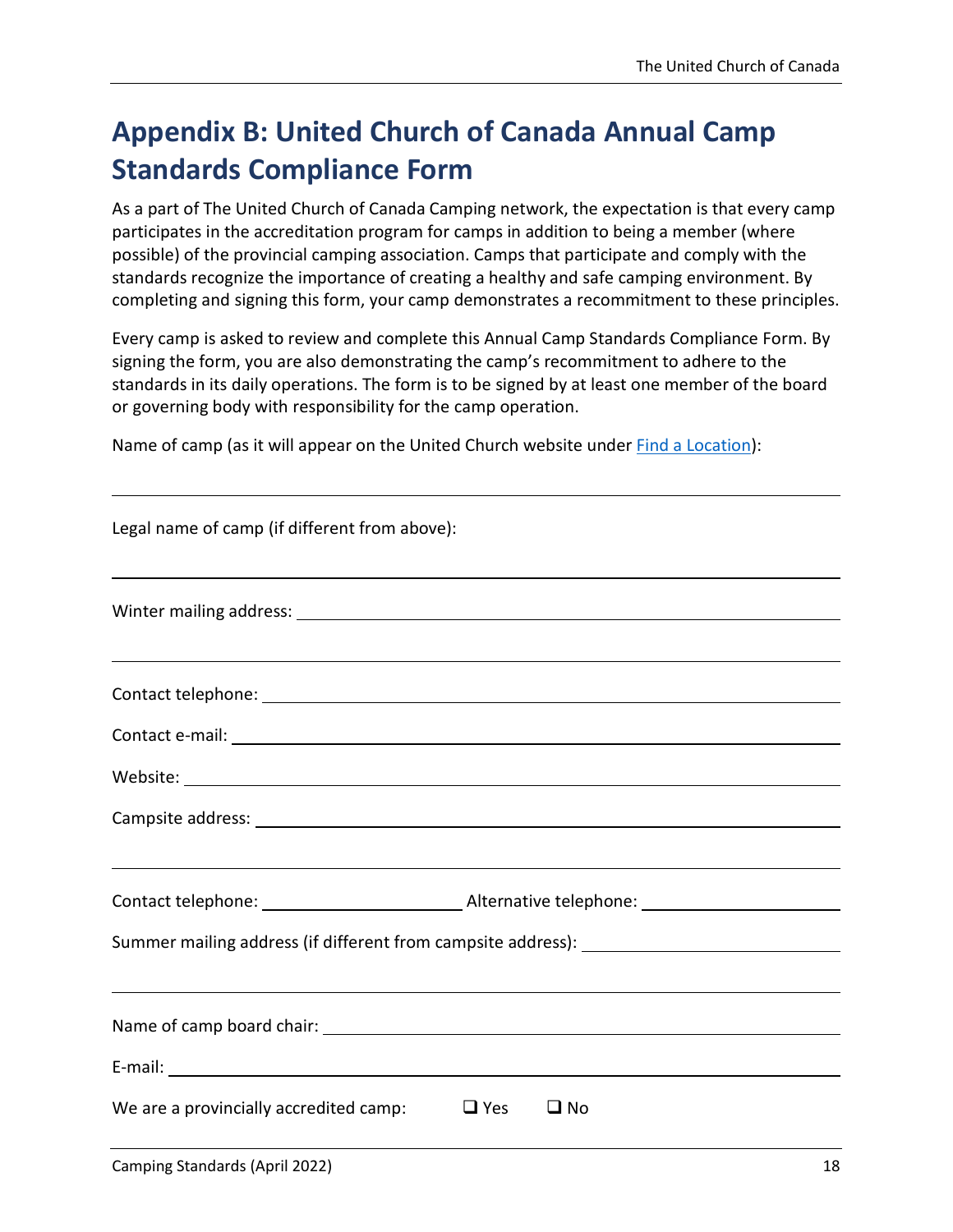Date of last accreditation: The state of last accreditation:

In No, please explain why:

#### **Membership Agreement**

Please sign below to confirm the following statements on behalf of the camp:

- ❑ The information l/we have provided in this Compliance Form is accurate and true as of the date indicated below.
- ❑ I/We confirm that the camp is an accredited member in good standing with our provincial camping association.

**OR**

- $\Box$  I/We confirm that the camp is unable to participate in a provincial accreditation program. (Please indicate why.)
- ❑ I/We have reviewed The United Church of Canada Standards as outlined in the *[Camping](https://united-church.ca/leadership/church-administration/duty-care/administrative-standards)  [Standards Manual](https://united-church.ca/leadership/church-administration/duty-care/administrative-standards)* (united-church.ca, search "administrative standards").
- ❑ The camp agrees to adhere to these standards.
- ❑ The camp has valid insurance coverage that includes naming The United Church of Canada as Additional Insured.
- $\Box$  The camp has a sexual abuse and harassment policy and process in place.
- $\Box$  The camp adheres to all health and safety legislation as it applies to the camp setting.
- $\Box$  The camp adheres to all local and provincial legislation related to the camp operation including, but not limited to, health inspections, water testing, fire safety, etc.
- ❑ The camp agrees to allow an accreditation visit in accordance with the United Church Accreditation program.
- ❑ I/We are authorized to sign this Membership Agreement on behalf of the camp.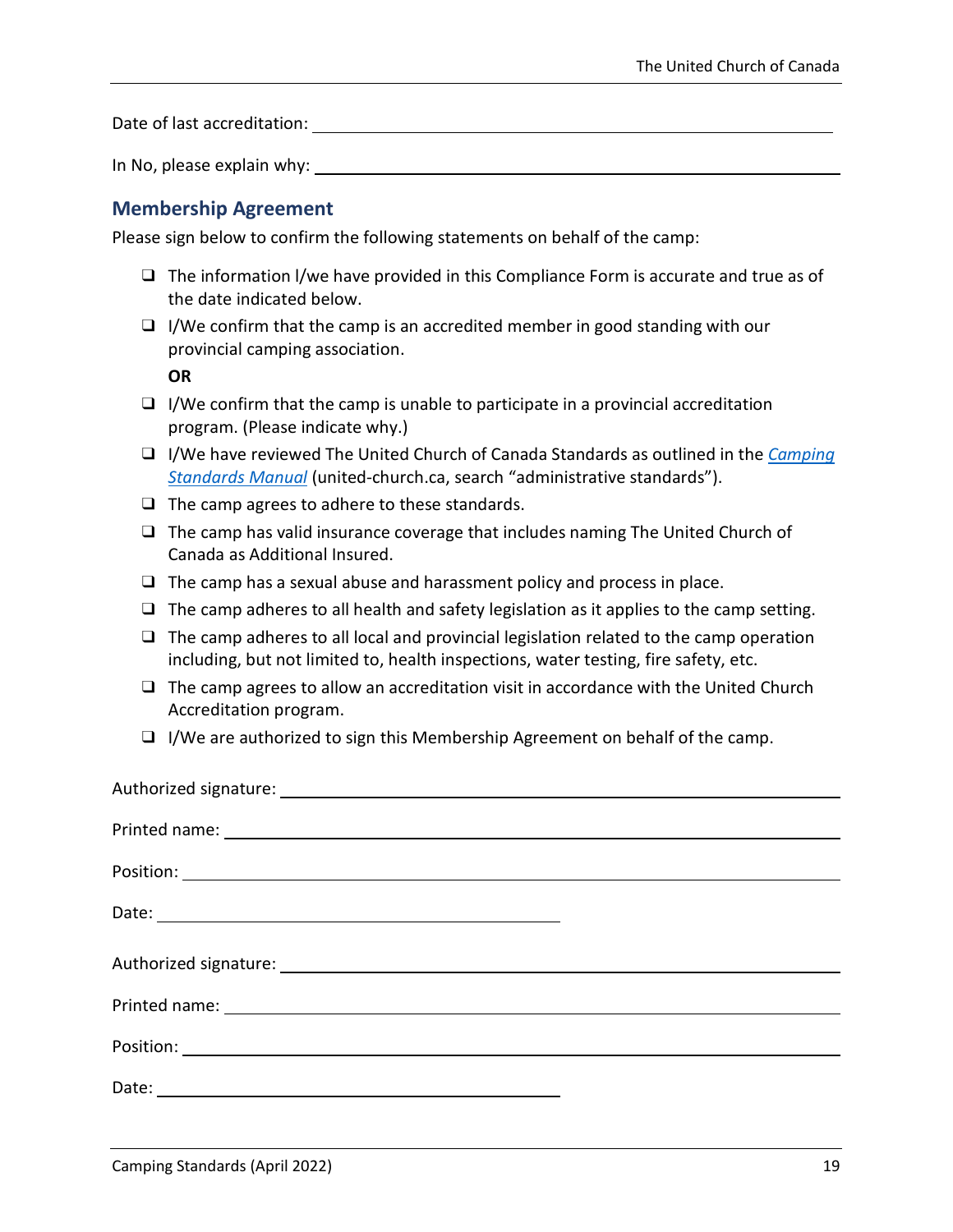# <span id="page-19-0"></span>**Appendix C: Provincial Camping Associations**

#### **British Columbia Camps Association**

Box 1808 – 2020 Massey Drive Prince George, BC V2L 4V7 236-531-5090 [info@bccamping.org](mailto:info@bccamping.org) [bccamping.org](http://www.bccamping.org/)

#### **Alberta Camping Association**

11759 Groat Rd. NW Edmonton, AB T5M 3K6 403-703-2013 [info@albertacamping.com](mailto:info@albertacamping.com) [albertacamping.com](http://www.albertacamping.com/)

#### **Saskatchewan Camps Association**

Box 8862 Saskatoon, SK S7K 6S6 306-232-0190 [info@saskcamps.ca](mailto:info@saskcamps.ca) [saskcamps.ca](http://www.saskcamps.ca/)

#### **Manitoba Camping Association**

Unit F - 1215 Henderson Hwy Winnipeg, MB R2G 1L8 204-784-1130 [kimscherger@manitobacamping.ca](mailto:kimscherger@manitobacamping.cax) [mbcamping.ca](http://www.mbcamping.ca/)

#### **Ontario Camps Association**

70 Martin Ross Ave. Toronto, ON M3J 2L4 416-485-0425; 1-844-485-0425 [info@ontariocamps.ca](mailto:info@ontariocamps.ca) [ontariocamps.ca](http://www.ontariocamps.ca/)

#### **Association des camps du Québec**

4545, avenue Pierre-De Coubertin Montréal, QC H1V 0B2 514-252-3113; 1-800-361-3586 [info@camps.qc.ca](mailto:info@camps.qc.ca) [campsquebec.com](http://www.campsquebec.com/)